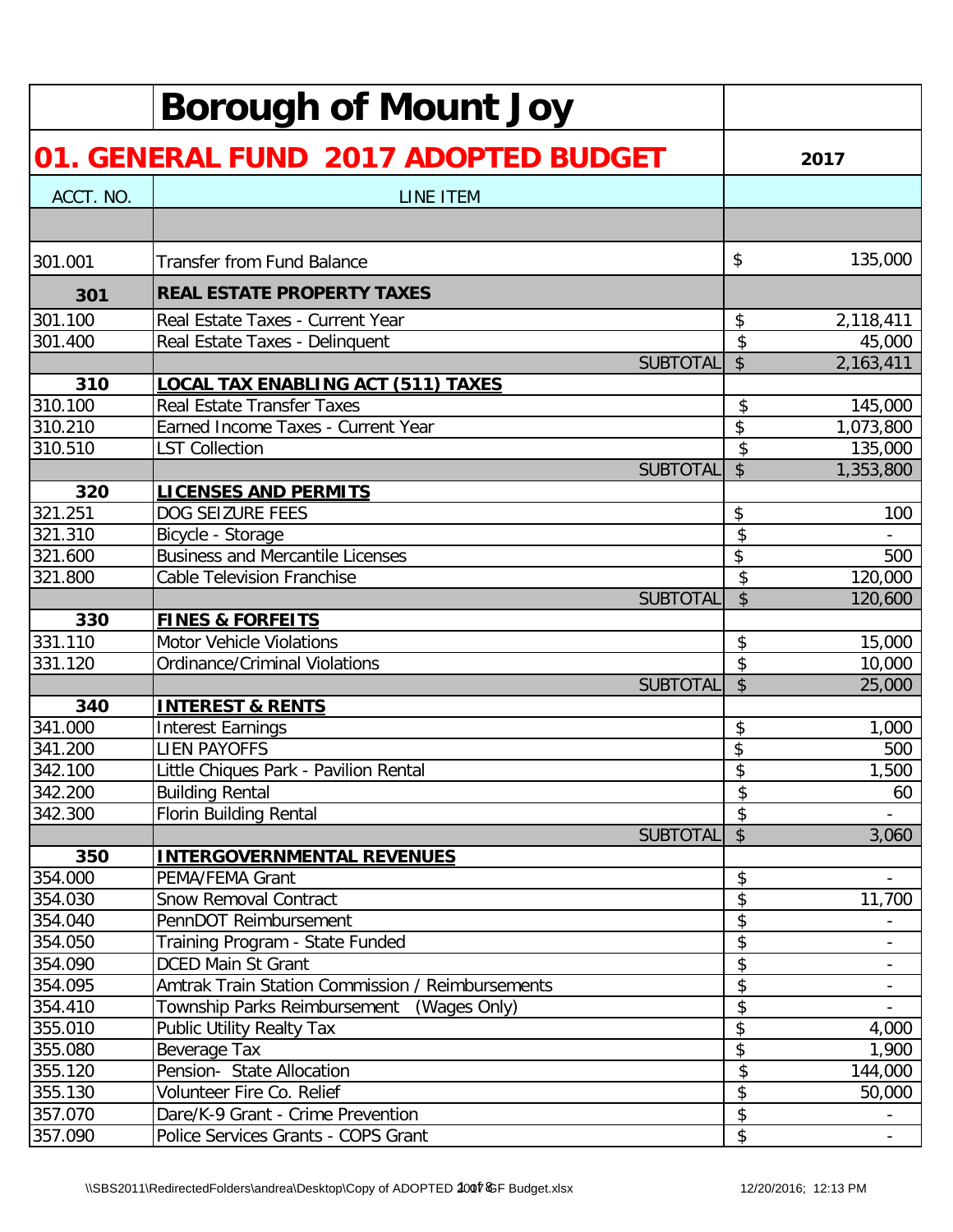|                     | 01. GENERAL FUND 2017 ADOPTED BUDGET             |                           | 2017                     |
|---------------------|--------------------------------------------------|---------------------------|--------------------------|
| ACCT. NO.           | LINE ITEM                                        |                           |                          |
| 357.080             | <b>Traffic Safety Grants</b>                     | \$                        |                          |
|                     | <b>SUBTOTAL</b>                                  | $\boldsymbol{\mathsf{S}}$ | 211,600                  |
| 360                 | <b>CONSTRUCTION PERMITS / FEES / LICENSE</b>     |                           |                          |
| 361.300             | Zoning Fees & Plan Submittals                    | \$                        | 5,000                    |
| 361.320             | Fees - Engineering \ Legal Review Reimbursements | \$                        | 500                      |
| 361.330             | <b>Construction Permit Fees</b>                  | \$                        | 30,000                   |
| 361.331             | <b>Stormwater Permit Fees</b>                    | \$                        | 2,500                    |
| 361.340             | <b>Apartment License Fees</b>                    | \$                        | 65,000                   |
|                     | <b>SUBTOTAL</b>                                  | $\sqrt{2}$                | 103,000                  |
| 360                 | <b>DEPARTMENTAL EARNINGS</b>                     |                           |                          |
| 361.600             | <b>Tax Collection Services</b>                   | \$                        | $\overline{\phantom{a}}$ |
| 362.100             | <b>Police Services</b>                           | \$                        | 9,000                    |
| 363.100             | <b>Street Openings</b>                           | \$                        | 1,000                    |
|                     | <b>SUBTOTAL</b>                                  | \$                        | 10,000                   |
| 380                 | <b>MISCELLANEOUS REVENUE / REIMBURSEMENT</b>     |                           |                          |
| 380.010             | Misc. Revenue Receipts/Donations                 | \$                        | 500                      |
| 380.012             | Misc. Reimbursement                              | \$                        | 1,500                    |
| 387.000             | Fees-In-Lieu of Taxes                            | \$                        | 8,700                    |
| 387.012             | Lakes Phase 2 (SERVICES CONTRACT)                | \$                        | 12,200                   |
|                     | <b>SUBTOTAL</b>                                  | $\overline{\mathcal{S}}$  | 22,900                   |
| 390                 | <b>MISCELLANEOUS REVENUE / REIMBURSEMENTS</b>    |                           |                          |
| 391.010             | Sale of Property & Supplies                      | \$                        | 25                       |
| 391.020             | Sale of PW Property & Supplies                   | \$                        |                          |
|                     | <b>SUBTOTAL</b>                                  | \$                        | 25                       |
| 392.013             | Authority Utility Reimbursement                  | \$                        | 9,300                    |
| 392.015             | Authority Maintenance Reimbursement              | \$                        | 5,503                    |
| 392.017             | Main Street Reimbursement                        | \$                        |                          |
| 392.030             | Transfer from Capital Fund                       | \$                        |                          |
| 392.270             | <b>Transfer from Refuse Fund</b>                 | \$                        | 267,000                  |
| 392.300             | Proceeds of Capital Lease Tran                   | \$                        |                          |
| 392.500             | <b>Insurance Fund Rebate</b>                     | \$                        |                          |
|                     | <b>SUBTOTAL</b>                                  | $\boldsymbol{\mathsf{S}}$ | 281,803                  |
| 394.000             | Proceeds of Debt                                 | \$                        |                          |
| 395.001             | Refund of Prior Year's Expenditures              | \$                        | 12,500                   |
|                     | <b>SUBTOTAL</b>                                  | $\sqrt$                   | 12,500                   |
|                     | <b>Total Receipts &amp; Balance</b>              | \$                        | 4,442,699                |
| <b>EXPENDITURES</b> |                                                  |                           |                          |
|                     | <b>GENERAL GOVERNMENT</b>                        |                           |                          |
| 400                 | <b>GENERAL GOVERNMENT - ADMINISTRATION</b>       |                           |                          |
| 400.111             | Salaries of Councilpersons                       | \$                        | 4,980                    |
| 400.116             | Salary of Mayor                                  | \$                        | 840                      |
| 400.142             | Salary of Receptionist                           | \$                        | 20,660                   |
| 400.143             | Administrative Assistant                         | \$                        | 37,149                   |
| 400.174             | Training                                         | \$                        | 250                      |
| 400.183             | Overtime Wages                                   | \$                        | 500                      |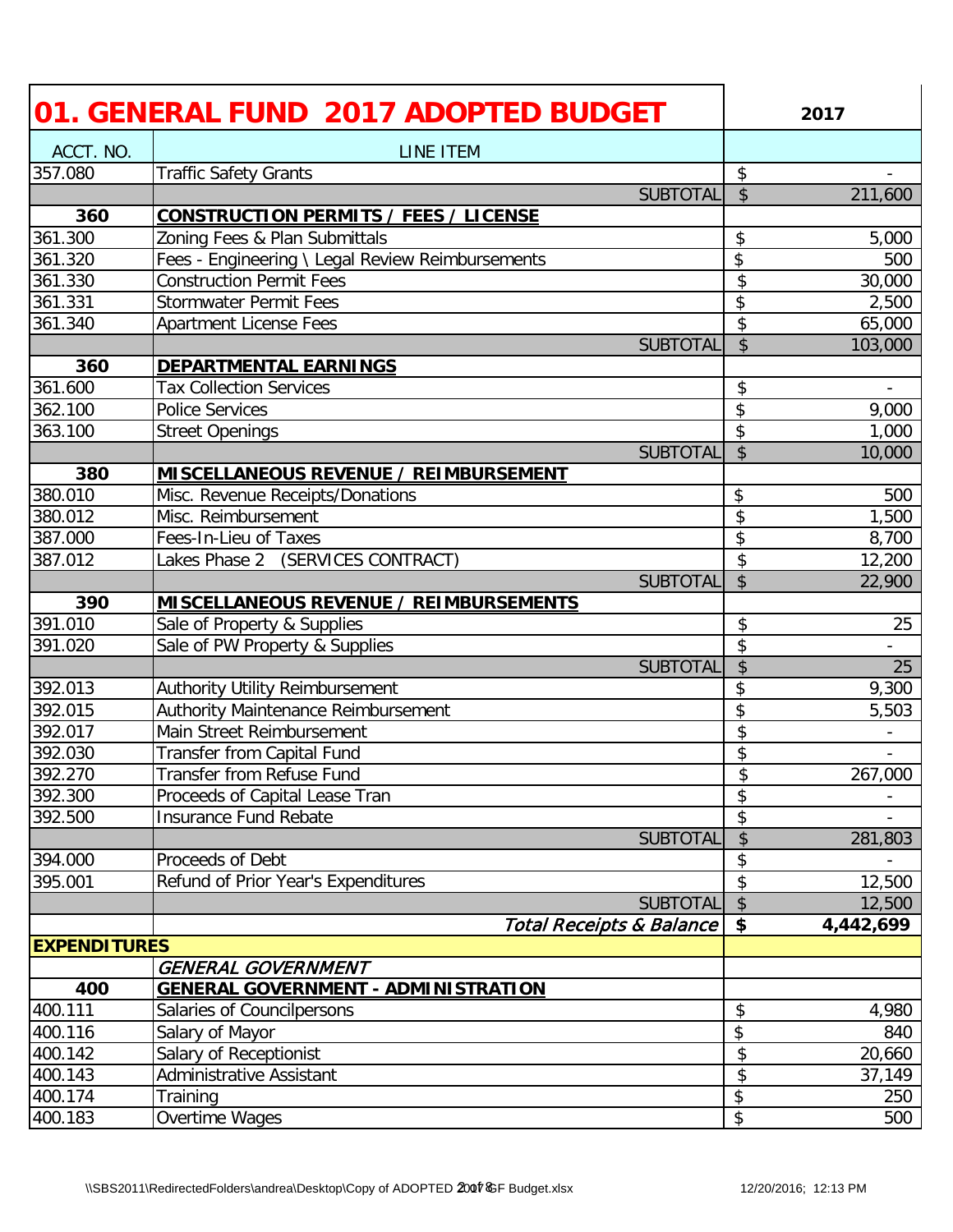|           | 01. GENERAL FUND 2017 ADOPTED BUDGET                 |                           | 2017    |
|-----------|------------------------------------------------------|---------------------------|---------|
| ACCT. NO. | LINE ITEM                                            |                           |         |
| 400.185   | Main Street Mount Joy Wages                          | \$                        |         |
| 400.200   | Materials & Supplies                                 | \$                        | 3,800   |
| 400.238   | Uniforms / Clothing Allowance                        | \$                        | 250     |
| 400.300   | General Expense                                      | \$                        | 7,400   |
| 400.310   | <b>Banking Service Charges</b>                       | \$                        | 800     |
| 400.311   | <b>Auditing Services</b>                             | \$                        | 35,000  |
| 400.321   | Communication Expense - Phone                        | \$                        | 4,600   |
| 400.326   | Communication Expense - Radio                        | \$                        |         |
| 400.330   | <b>Vehicle Operating Expense</b>                     | \$                        | 300     |
| 400.340   | <b>Advertising and Printing</b>                      | \$                        | 3,000   |
| 400.375   | Equipment Maintenance & Repair                       | \$                        | 1,000   |
| 400.420   | Dues, Subscriptions, Conventions, Etc.               | \$                        | 3,600   |
| 400.450   | <b>Contracted Services</b>                           | \$                        | 46,000  |
| 400.540   | Lakes Phase 2 - Services Contributions               | \$                        | 3,860   |
| 400.750   | Minor Equipment Purchases                            | \$                        | 1,000   |
| 401.121   | Salary of Manager                                    | \$                        | 70,000  |
| 402.114   | Salary of Treasurer                                  | \$                        | 500     |
| 402.130   | Salary of Bookkeeper                                 | \$                        | 42,952  |
| 404.314   | Borough Legal Services                               | \$                        | 10,000  |
| 404.316   | Reimbursable Legal Services                          | \$                        |         |
|           | <b>SUBTOTAL</b>                                      | $\boldsymbol{\mathsf{S}}$ | 298,440 |
| 403       | <b>GENERAL GOVERNMENT - TAX COLLECTION</b>           |                           |         |
| 403.200   | Materials & Supplies                                 | \$                        |         |
| 403.450   | <b>County Tax Collection Services</b>                | \$                        | 3,800   |
| 403.900   | Real Estate Tax Appeals                              | \$                        | 300     |
|           | <b>SUBTOTAL</b>                                      | $\boldsymbol{\mathsf{S}}$ | 4,100   |
| 409       | <b>GENERAL GOVERNMENT - MUNICIPAL BUILDING</b>       |                           |         |
| 409.111   | Maintenance Employee                                 | \$                        | 4,561   |
| 409.200   | Materials & Supplies                                 | \$                        | 1,600   |
| 409.360   | Utilities (Gas & Electric)                           | \$                        | 12,000  |
| 409.370   | Maintenance & Repairs                                | \$                        | 5,500   |
| 409.372   | Rail Enhancements Maint and Repairs                  | \$                        | 1,000   |
|           | <b>SUBTOTAL</b>                                      | $\sqrt{2}$                | 24,661  |
|           | TOTAL GENERAL GOVERNMENT                             | $\boldsymbol{\mathsf{s}}$ | 327,202 |
|           |                                                      |                           |         |
|           | <b>PUBLIC SAFETY</b>                                 |                           |         |
| 410       | <b>PROTECTION TO PERSONS &amp; PROPERTY - POLICE</b> |                           |         |
| 410.122   | Salary of Chief                                      | \$                        | 87,550  |
| 410.130   | Salary of Patrol Officers                            | \$                        | 808,650 |
| 410.135   | Salary of Part Time Patrol Officers                  | \$                        | 20,000  |
| 410.137   | Salary of Part-Time Clerks                           | \$                        | 33,247  |
| 410.140   | Salary of Administrative Assistant                   | \$                        | 38,043  |
| 410.174   | <b>Training Expense</b>                              | \$                        | 15,000  |
| 410.175   | Training Expense - State Funded                      | \$                        |         |
| 410.179   | <b>Tuition Reimbursement</b>                         | \$                        | 4,000   |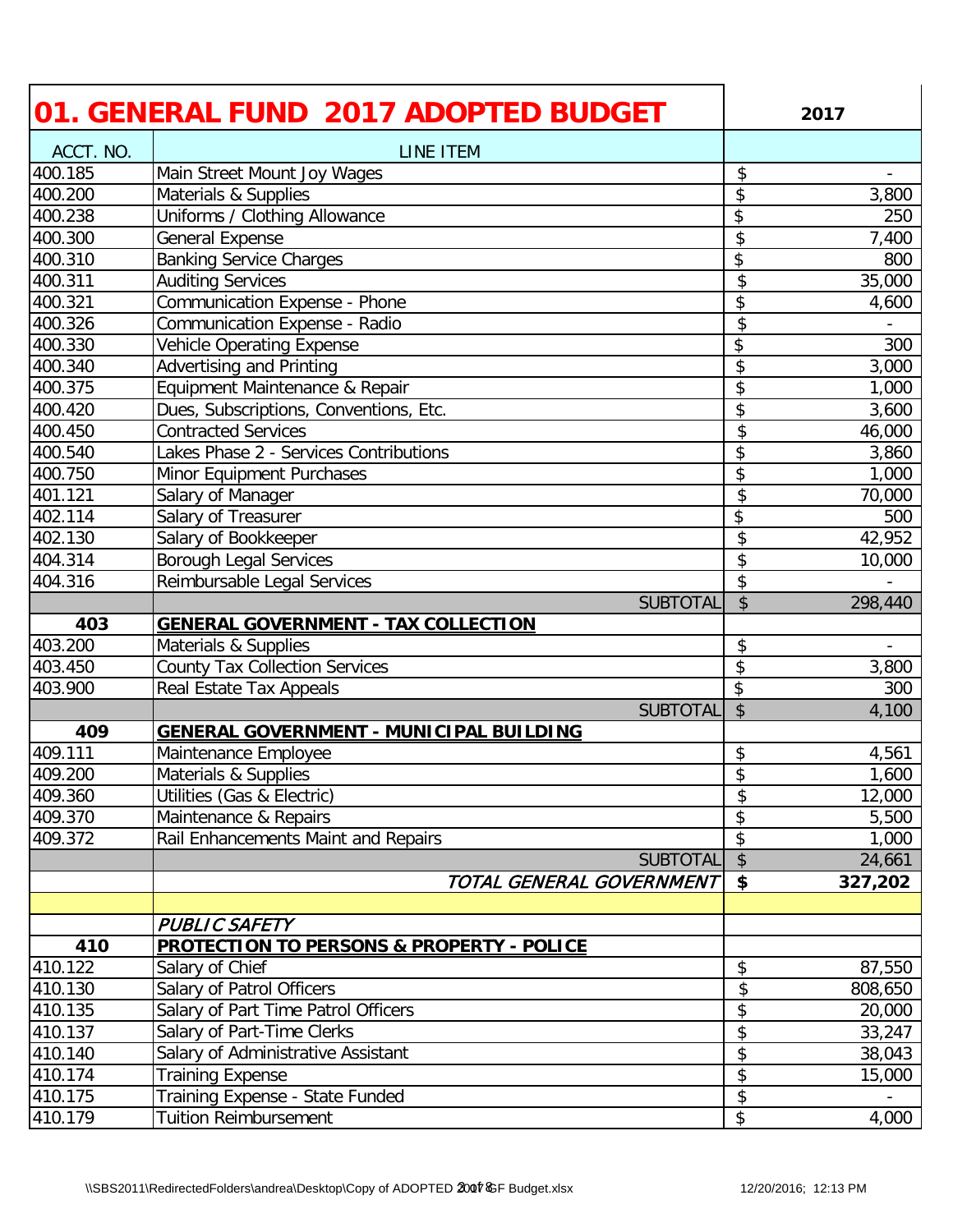|           | 01. GENERAL FUND 2017 ADOPTED BUDGET                   |                            | 2017      |
|-----------|--------------------------------------------------------|----------------------------|-----------|
| ACCT. NO. | LINE ITEM                                              |                            |           |
| 410.182   | Longevity Pay                                          | \$                         | 9,500     |
| 410.183   | Overtime Wages                                         | \$                         | 60,000    |
| 410.200   | Materials & Supplies                                   | \$                         | 6,500     |
| 410.238   | Uniforms                                               | \$                         | 16,500    |
| 410.300   | General Expense                                        | \$                         | 7,500     |
| 410.314   | <b>Legal Fees</b>                                      | \$                         | 20,000    |
| 410.321   | Communication Expense - Phone                          | \$                         | 15,000    |
| 410.326   | Vehicle Equipment Maintenance & Repair / Radio Repairs | \$                         | 3,500     |
| 410.330   | Vehicle Operating Expense                              | \$                         | 13,000    |
| 410.336   | Vehicle Purchase / Lease                               | $\overline{\mathcal{L}}$   |           |
| 410.340   | Advertising                                            | \$                         | 500       |
| 410.370   | Vehicle Maintenance / Repair                           | \$                         | 5,000     |
| 410.420   | Dues and Subscriptions                                 | \$                         | 1,500     |
| 410.450   | <b>Contracted Services</b>                             | \$                         | 20,000    |
| 410.470   | <b>Building Maintenance and Repairs</b>                | \$                         | 1,500     |
| 410.490   | <b>County Treasurer/ Licenses</b>                      | \$                         |           |
| 410.491   | Dog Housing                                            | \$                         | 1,000     |
| 410.500   | Drug Task Force Contribution                           | \$                         | 8,000     |
| 410.750   | Equipment Purchase / Rent                              | \$                         | 20,000    |
|           | <b>SUBTOTAL</b>                                        | $\overline{\$}$            | 1,215,490 |
| 411       | <b>PROTECTION TO PERSONS &amp; PROPERTY - FIRE</b>     |                            |           |
| 411.174   | <b>Training Expenses</b>                               | \$                         | 3,000     |
| 411.500   | Contribution to Fire Department Mount Joy              | \$                         | 61,000    |
| 411.520   | <b>Contribution to Fire Police</b>                     | \$                         | 4,000     |
| 411.550   | <b>Volunteer Fire Relief Association</b>               | \$                         | 50,000    |
| 411.560   | <b>Contribution to Ambulance Association</b>           | \$                         |           |
| 411.740   | Major Equipment Contribution                           | \$                         | 69,000    |
|           | <b>SUBTOTAL</b>                                        | \$                         | 187,000   |
| 415       | <b>EMERGENCY MANAGEMENT</b>                            |                            |           |
| 415.000   | <b>Emergency Management</b>                            | $\boldsymbol{\mathsf{\$}}$ | 2,500     |
|           | <b>SUBTOTAL</b>                                        | $\frac{1}{2}$              | 2,500     |
|           | TOTAL PUBLIC SAFETY                                    | $\boldsymbol{\mathsf{s}}$  | 1,404,990 |
|           |                                                        |                            |           |
|           | ZONING / PLANNING DEPARTMENT                           |                            |           |
| 414       | PLANNING, ZONING & CODES COMPLIANCE                    |                            |           |
| 414.102   | Salary of Sewage Enforcement Officer                   | \$                         | 100       |
| 414.120   | Salaries of Zoning Hearing Board                       | \$                         | 500       |
| 414.130   | Salary of Code Enforcement Officer                     | \$                         | 59,123    |
| 414.174   | Training                                               | \$                         | 600       |
| 414.200   | Materials & Supplies                                   | \$                         | 400       |
| 414.300   | General Expense                                        | \$                         | 900       |
| 414.310   | <b>Planning Studies</b>                                | \$                         |           |
| 414.313   | <b>Engineering Review Fees</b>                         | \$                         | 2,500     |
| 414.314   | Legal Expenses                                         | \$                         | 10,000    |
| 414.316   | Reimbursable Engineering/Legal Review Fees             | \$                         | 500       |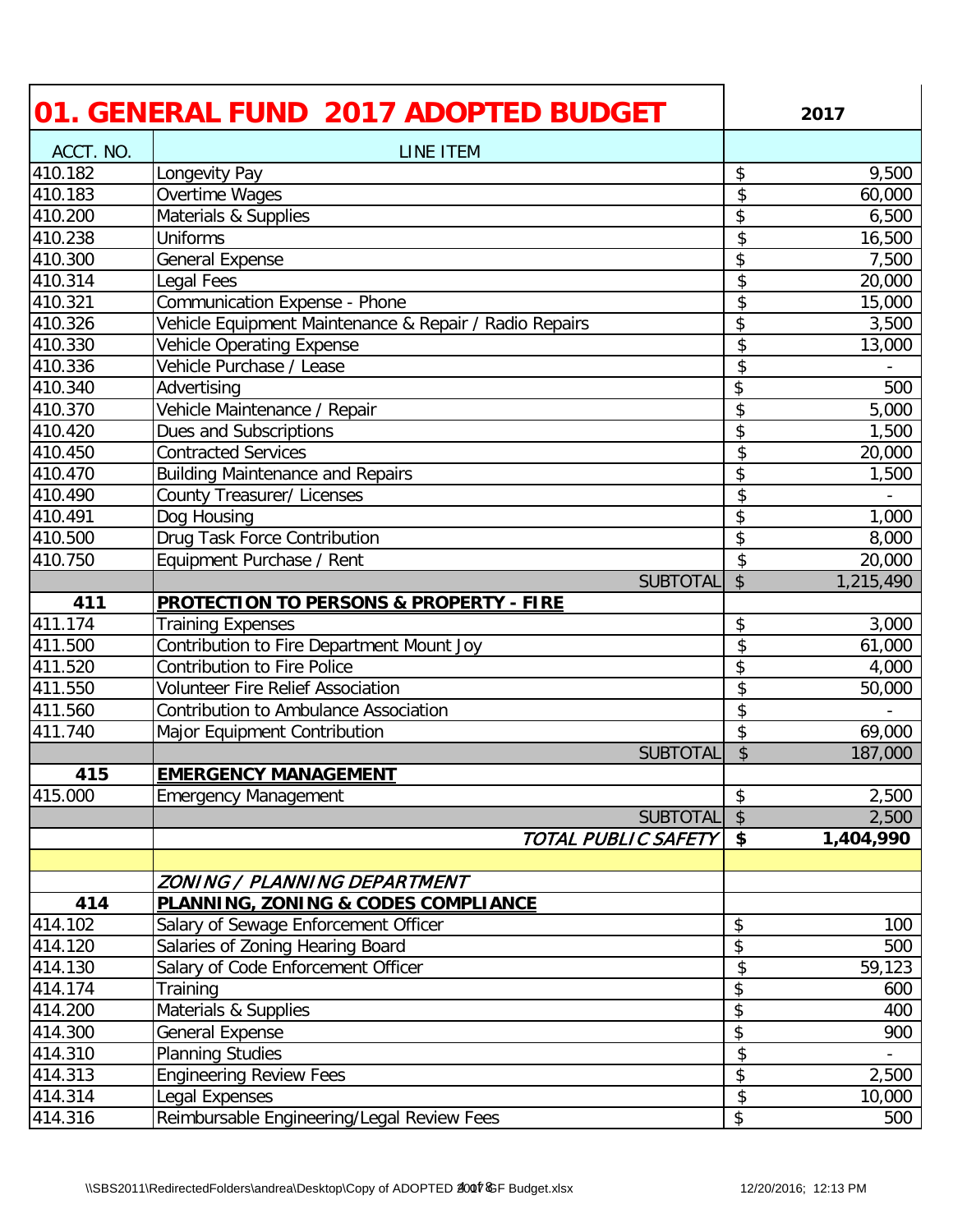|           | 01. GENERAL FUND 2017 ADOPTED BUDGET                             |               | 2017    |
|-----------|------------------------------------------------------------------|---------------|---------|
| ACCT. NO. | LINE ITEM                                                        |               |         |
| 414.321   | <b>Communications - Phone</b>                                    | \$            |         |
| 414.330   | Vehicle Operating Expense                                        | \$            | 300     |
| 414.336   | Vehicle Purchase / Lease                                         | \$            |         |
| 414.340   | Advertising & Printing                                           | \$            | 3,000   |
| 414.370   | Vehicle Maintenance Expense                                      | \$            | 300     |
| 414.420   | Dues, Subscriptions                                              | \$            | 300     |
| 414.450   | <b>Contracted Services</b>                                       | \$            | 3,045   |
| 414.451   | <b>Building Permit Training Fees</b>                             | \$            | 700     |
| 414.460   | <b>Property Maintenance/Mowing</b>                               | \$            | 1,500   |
| 414.470   | <b>Apartment Inspection Fees</b>                                 | \$            | 7,000   |
| 414.750   | Equipment Purchases / Rent                                       | \$            | 300     |
|           | <b>SUBTOTAL</b>                                                  | $\frac{1}{2}$ | 91,068  |
|           | <u>TOTAL ZONING / PLANNING DEPARTMENT</u>                        | \$            | 91,068  |
|           |                                                                  |               |         |
|           | <b>PUBLIC WORKS</b>                                              |               |         |
| 430       | <b>HIGHWAYS - GENERAL</b>                                        |               |         |
| 430.122   | Wages - Public Works Director                                    | \$            | 57,266  |
| 430.127   | Wages- Asst. PW Director                                         | \$            |         |
| 430.130   | Wages - Labor                                                    | \$            | 173,649 |
| 430.174   | Training                                                         | \$            | 1,500   |
| 430.183   | Overtime Wages                                                   | \$            | 15,000  |
| 430.200   | Materials & Supplies                                             | \$            | 5,500   |
| 430.238   | <b>Uniforms</b>                                                  | \$            | 2,200   |
| 430.300   | <b>General Expense</b>                                           | \$            | 1,800   |
| 430.313   | Engineering                                                      | \$            | 8,000   |
| 430.314   | Legal Services                                                   | \$            | 5,000   |
| 430.321   | <b>Communications Expense - Phones</b>                           | \$            | 4,000   |
| 430.326   | <b>Communications Expense - Radio</b>                            | \$            | 500     |
| 430.330   | <b>Vehicle Operating Expense</b>                                 | \$            | 12,000  |
| 430.336   | Vehicle Purchase / Lease                                         | \$            |         |
| 430.340   | Advertising                                                      | \$            | 4,000   |
| 430.360   | Utilities (Gas & Electric)                                       | \$            | 5,000   |
| 430.370   | Vehicle Maintenance & Repairs                                    | \$            | 10,000  |
| 430.375   | Equipment Maintenance & Repairs                                  | \$            | 3,500   |
| 430.470   | <b>Building Maintenance &amp; Repairs</b>                        | \$            | 5,000   |
| 430.750   | Equipment Purchase / Rental                                      | \$            | 1,500   |
| 431.000   | <b>Street Sweeping</b>                                           | \$            | 9,000   |
| 434.000   | <b>Street Lighting</b>                                           | \$            | 80,921  |
| 435.600   | Reconstruction of Sidewalk and Crosswalks                        | \$            | 135,000 |
| 435.601   | Reconstruction/Repairs of Sidewalks-Main St. Revitalization Area | \$            | 1,000   |
| 435.817   | <b>Train Station Project</b>                                     | \$            |         |
|           | <b>SUBTOTAL</b>                                                  | \$            | 541,336 |
| 432       | <b>HIGHWAY MAINTENANCE - SNOW &amp; ICE REMOVAL</b>              | \$            |         |
| 432.200   | Materials & Supplies                                             | \$            | 18,000  |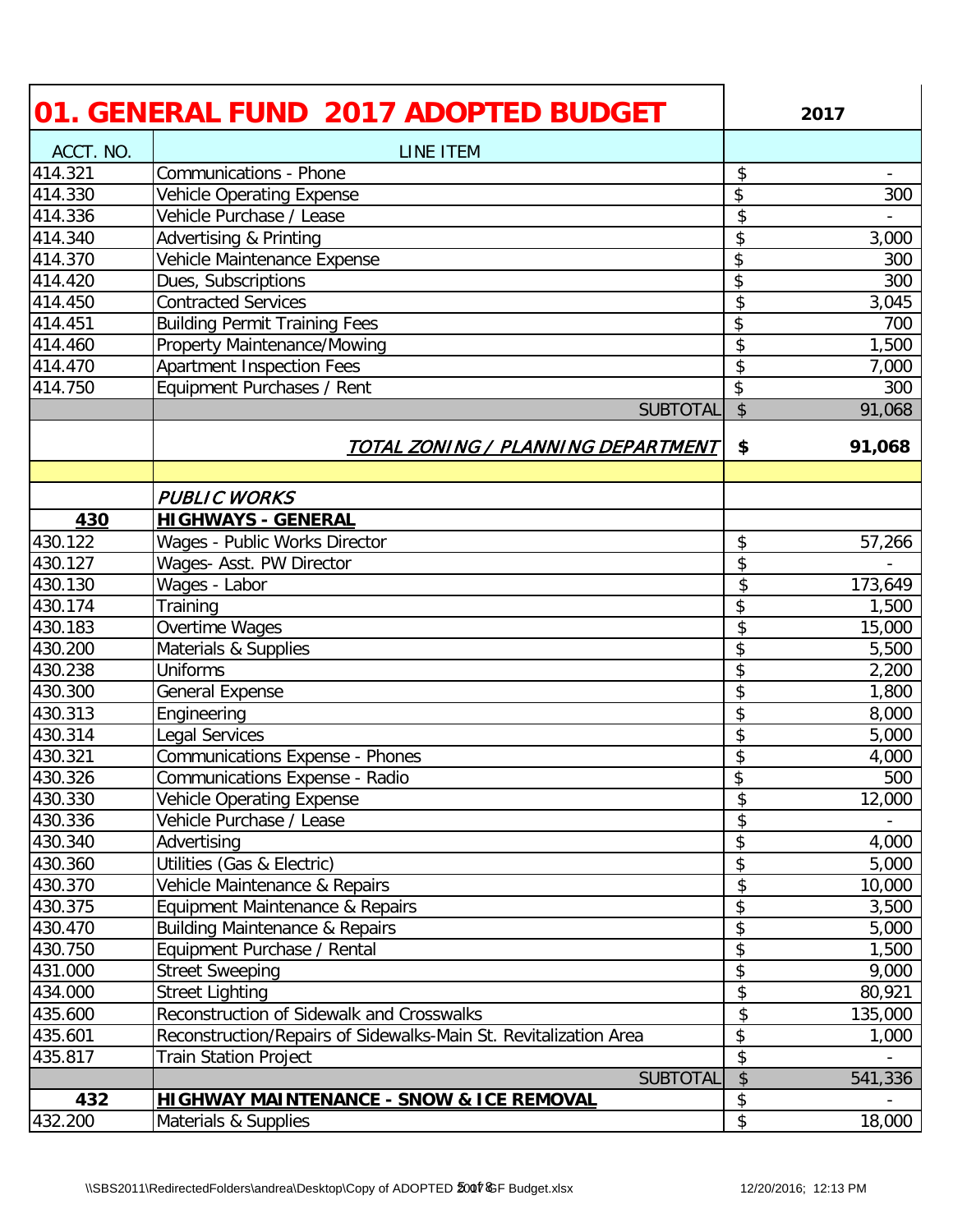|           | 01. GENERAL FUND 2017 ADOPTED BUDGET                 |               | 2017                     |
|-----------|------------------------------------------------------|---------------|--------------------------|
| ACCT. NO. | <b>LINE ITEM</b>                                     |               |                          |
| 432.336   | Vehicle Purchase / Lease                             | \$            | $\overline{\phantom{a}}$ |
| 432.375   | Equipment Maintenance & Repairs                      | \$            | 4,000                    |
| 432.450   | <b>Contracted Services</b>                           | \$            | 8,500                    |
| 432.750   | Equipment Purchases / Rent                           | \$            | 3,000                    |
|           | <b>SUBTOTAL</b>                                      | $\frac{1}{2}$ | 33,500                   |
| 433       | <b>HIGHWAY MAINTENANCE - TRAFFIC CONTROL</b>         | \$            |                          |
| 433.000   | <b>Street Signs</b>                                  | \$            | 7,000                    |
| 433.022   | <b>Street Painting/Marking</b>                       | \$            | 14,000                   |
| 433.300   | <b>General Expense</b>                               | \$            |                          |
| 433.360   | <b>Traffic Signal Utilities</b>                      | \$            | 7,000                    |
| 433.370   | Maintenance & Repairs - Signals                      | \$            | 3,500                    |
| 433.375   | Equipment Maintenance & Repairs                      | \$            | 500                      |
| 433.750   | Minor Purchases                                      | \$            | 3,000                    |
|           | <b>SUBTOTAL</b>                                      | $\frac{1}{2}$ | 35,000                   |
| 438       | <b>HIGHWAY MAINTENANCE - TO HIGHWAYS AND BRIDGES</b> | \$            |                          |
| 438.200   | Materials & Supplies                                 | \$            | 15,000                   |
| 438.300   | <b>General Expense</b>                               | \$            |                          |
| 438.600   | Street & Alley Maintenance                           | \$            | 13,000                   |
|           | <b>SUBTOTAL</b>                                      | \$            | 28,000                   |
| 446       | <b>STORMWATER MANAGEMENT</b>                         | \$            |                          |
| 446.130   | Storm Water Management Enforcement Officer           | \$            | 42,515                   |
| 446.174   | Training                                             | \$            | 1,000                    |
| 446.200   | Materials & Supplies                                 | \$            | 10,000                   |
| 446.313   | Engineering                                          | \$            | 25,000                   |
| 446.314   | Legal Services                                       | \$            | 3,000                    |
| 446.321   | Phone/Data Plan                                      | \$            | 500                      |
| 446.370   | Stormwater Facility Maintenance and Repairs          | \$            | 21,500                   |
| 446.450   | <b>Contracted Services</b>                           | \$            | 10,500                   |
|           | <b>SUBTOTAL</b>                                      | \$            | 114,015                  |
|           | TOTAL PUBLIC WORKS                                   | $\sqrt{5}$    | 751,851                  |
|           |                                                      |               |                          |
|           | <b>PARKS DEPARTMENT - CULTURE &amp; RECREATION</b>   |               |                          |
| 451       | <b>PARKS DEPARTMENT SHOP</b>                         |               |                          |
| 451.100   | <b>Florin Station</b>                                | \$            | 11,000                   |
|           | <b>SUBTOTAL</b>                                      | $\sqrt{2}$    | 11,000                   |
| 454       | <b>PARKS &amp; PLAYGROUNDS</b>                       |               |                          |
| 454.100   | Rotary Park                                          | \$            | 500                      |
| 454.122   | <b>Wages Supervisor</b>                              | \$            | 50,689                   |
| 454.130   | Labor                                                | \$            | 61,308                   |
| 454.174   | Training                                             | \$            | 1,000                    |
| 454.183   | Overtime                                             | \$            | 7,000                    |
| 454.200   | Materials & Supplies                                 | \$            | 6,000                    |
| 454.238   | <b>Uniforms</b>                                      | \$            | 400                      |
| 454.300   | <b>General Expense</b>                               | \$            | 800                      |
| 454.321   | Phone                                                | \$            | 2,000                    |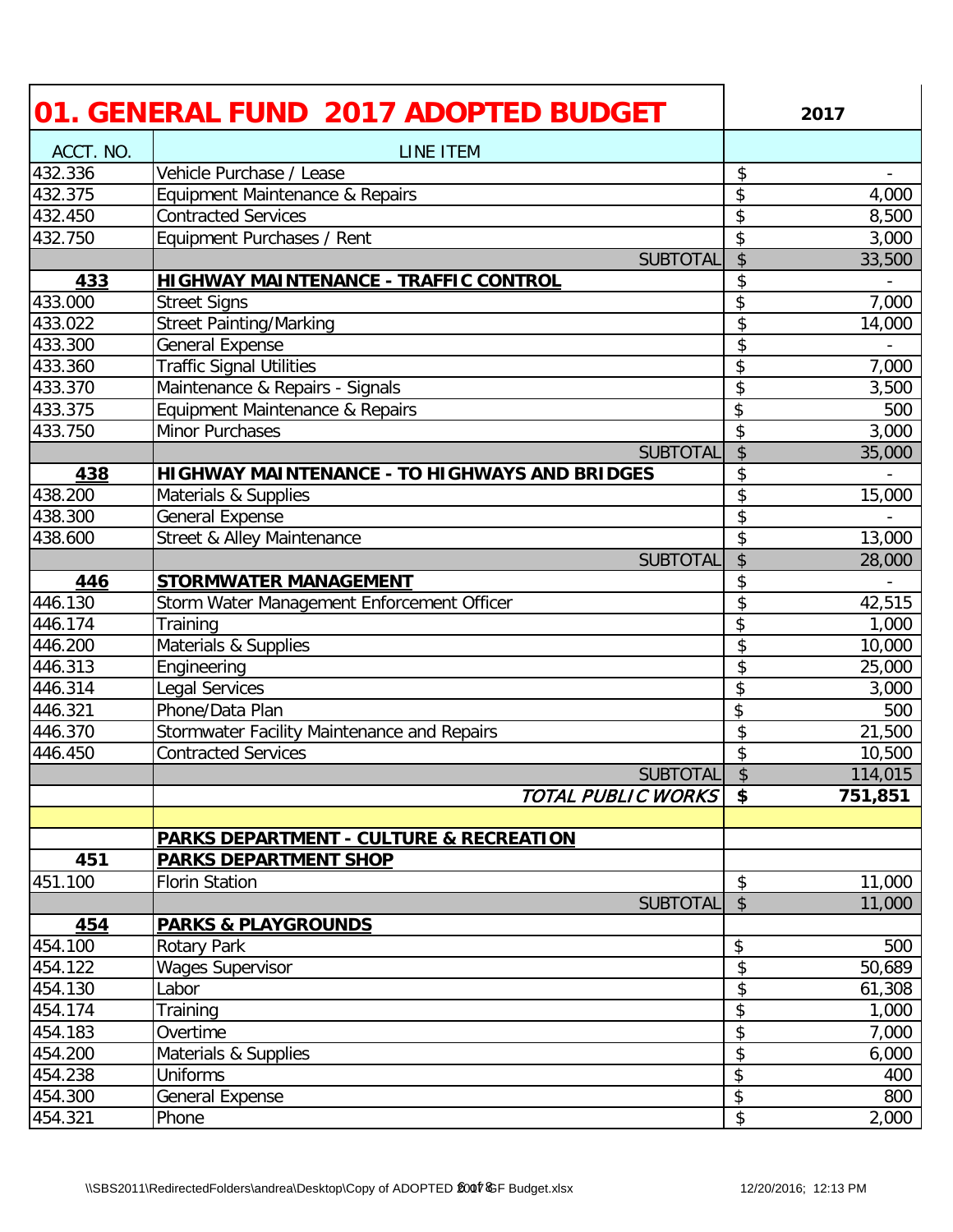|                    | 01. GENERAL FUND 2017 ADOPTED BUDGET                             | 2017                                            |
|--------------------|------------------------------------------------------------------|-------------------------------------------------|
| ACCT. NO.          | LINE ITEM                                                        |                                                 |
| 454.326            | Radio                                                            | \$<br>200                                       |
| 454.330            | Vehicle Operating Expense                                        | 5,500<br>\$                                     |
| 454.336            | Vehicle Purchase / Lease                                         | \$                                              |
| 454.340            | Advertising                                                      | \$<br>500                                       |
| 454.360            | Utilities (Electric in parks)                                    | \$<br>4,000                                     |
| 454.370            | Maintenance & Repairs                                            | \$<br>1,500                                     |
| 454.375            | Equipment Maintenance & Repairs                                  | \$<br>5,500                                     |
| 454.400            | Tree Maintenance & Replacement                                   | \$<br>4,500                                     |
| 454.450            | <b>Contracted Services</b>                                       | \$<br>6,000                                     |
| 454.600            | <b>Reconstruction/Major Repairs</b>                              | $\overline{\boldsymbol{\mathfrak{s}}}$<br>8,500 |
| 454.750            | Equipment Purchase/Rental                                        | \$<br>1,200                                     |
|                    | <b>SUBTOTAL</b>                                                  | \$<br>167,097                                   |
| 455                | <b>SHADE TREES</b>                                               |                                                 |
| 455.000            | <b>Shade Trees</b>                                               | \$<br>500                                       |
| 455.370            | <b>Street Tree Maintenance</b>                                   | \$<br>$\overline{1,000}$                        |
| 455.600            | Construction / Major Repairs                                     | \$                                              |
|                    | <b>SUBTOTAL</b>                                                  | \$<br>1,500                                     |
| 456                | <b>LIBRARY / OTHER ORGANIZATIONS</b>                             |                                                 |
| 456.370            | Mount Joy Historical Society                                     | \$<br>3,000                                     |
| 456.371            | Mount Joy Food Bank                                              | $\overline{\boldsymbol{\mathfrak{s}}}$<br>4,200 |
| 456.500            | Contributions to Milanoff Schock Library                         | \$<br>33,066                                    |
|                    | <b>SUBTOTAL</b>                                                  | \$<br>40,266                                    |
|                    |                                                                  |                                                 |
|                    | TOTAL CULTURE & RECREATION                                       | \$<br>219,863                                   |
|                    |                                                                  |                                                 |
|                    | ECONOMIC / COMMUNITY DEVELOPMENT                                 |                                                 |
| 463                | <b>ECONOMIC DEVELOPMENT</b>                                      |                                                 |
| 463.000            | Contribution to Main Street Program                              | \$<br>45,000                                    |
|                    | <b>SUBTOTAL</b>                                                  | \$<br>45,000                                    |
|                    | TOTAL COMMUNITY DEVELOPMENT                                      | $\boldsymbol{\mathsf{s}}$<br>45,000             |
|                    | DEBT SERVICE, INSURANCES & CAPITAL PLANNING                      |                                                 |
| 471                | <b>DEBT SERVICE</b>                                              |                                                 |
|                    |                                                                  |                                                 |
| 471.100            | <b>General Obligation Notes</b>                                  | 70,250<br>\$                                    |
| 471.200            | <b>TAN Reimbursement</b>                                         | \$                                              |
| 472.100            | General Obligation Notes Interest                                | \$                                              |
|                    | <b>SUBTOTAL</b>                                                  | $\boldsymbol{\mathsf{S}}$<br>70,250             |
| 486                | <b>INSURANCE</b>                                                 |                                                 |
| 486.352            | Casualty, Liability, Bonds                                       | \$<br>63,643                                    |
| 486.354            | <b>Worker's Compensation</b>                                     | \$<br>83,530                                    |
|                    | <b>SUBTOTAL</b>                                                  | $\boldsymbol{\mathsf{S}}$<br>147,173            |
| 487                | <b>EMPLOYEE BENEFITS</b>                                         |                                                 |
| 487.153            | Disability Insurance                                             | \$<br>3,623                                     |
| 487.155<br>487.156 | Self Insured Medical Payments<br>Hospitalization & Major Medical | \$<br>83,775<br>\$<br>711,129                   |